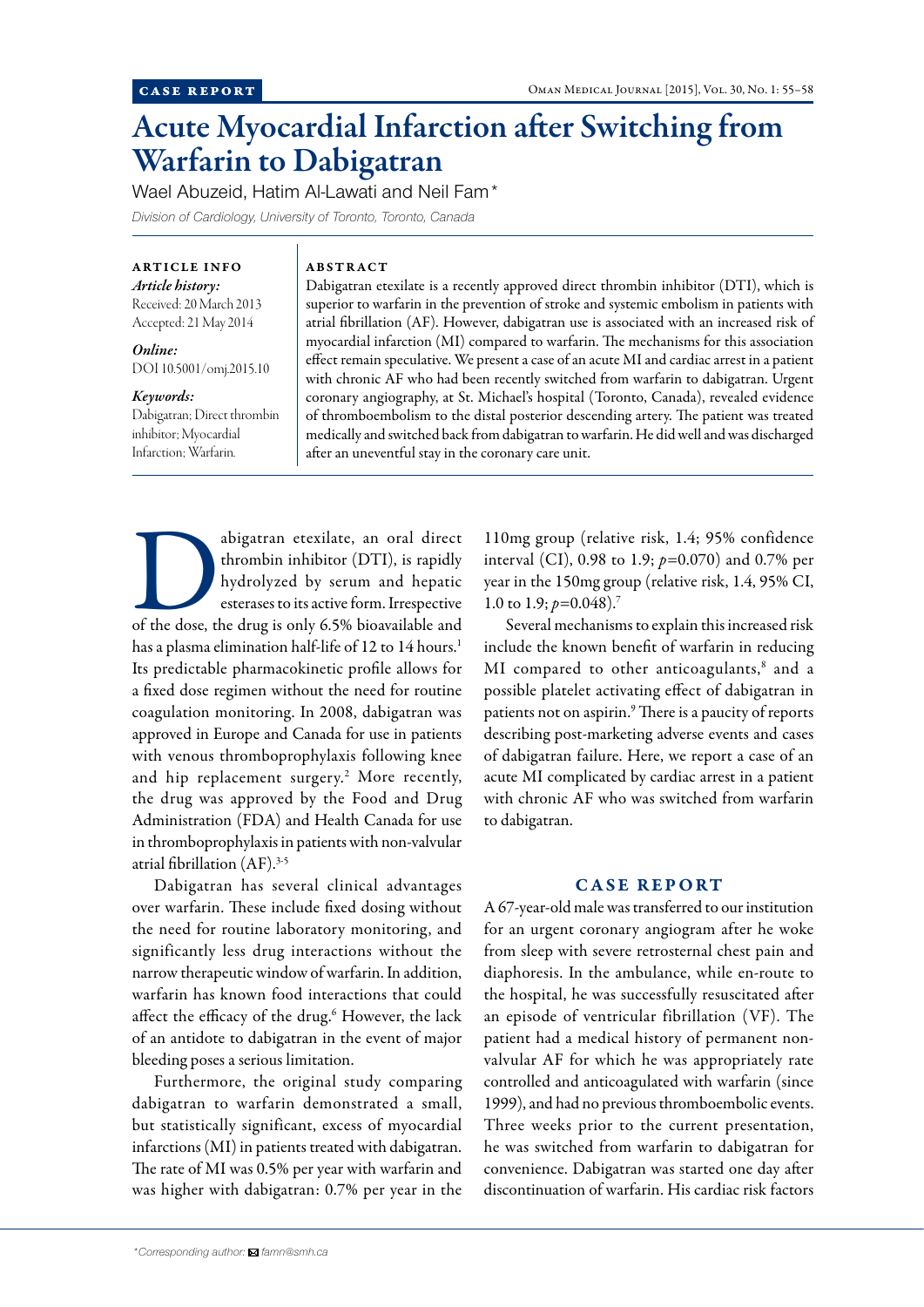

Figure 1: Coronary angiogram (left anterior oblique view) showing (red arrow) an abruptly occluded distal posterior descending artery (PDA) with the angiographic appearance of an embolus.



Figure 2: Coronary angiogram (right anterior oblique view) showing only minor irregularities in the remaining coronary arteries.

included treated hyperlipidemia, hypertension and a family history of premature coronary artery disease (CAD). The patient had undergone previous investigations for atypical chest pain and exertional dyspnea. A coronary angiogram performed one year prior revealed only minor luminal irregularities. In addition, an exercise treadmill test performed a few months prior to the present event was clinically and electrically negative. His medications at the time included, in addition to dabigatran 150mg twice daily, bisoprolol, rampiril, atorvastatin, furosemide, and vitamin supplements. He was not on aspirin.

Physical examination revealed a man of stated age in no apparent distress. He was in AF with a controlled ventricular rate of 58 beats per minute. Cardiovascular examination was unremarkable.

His initial blood tests, including renal function, were normal. Initial troponin I (Tn-I) and total creatine kinase (CK) levels, which was obtained 80 minutes after onset of symptoms, were undetectable but peaked the following day at 37.45μg/L and 598U/L, respectively.

His initial electrocardiogram showed transient ST-segment elevation in the inferior leads. This evolved into inferior T-wave inversion, with resolution of ST-segment elevation and chest pain. The patient received aspirin, clopidogrel, and intravenous unfractionated heparin. Coronary angiography occurred 18 hours from onset of chest pain. The culprit lesion was an abruptly occluded distal posterior descending artery (PDA) with the angiographic appearance of an embolus [Figure 1]. The other coronary arteries had minor luminal irregularities [Figure 2]. Left ventriculography demonstrated distal inferior wall akinesis with overall preserved left ventricular (LV) systolic function. Medical therapy was pursued.

A Definity® contrast-enhanced transthoracic echocardiogram was obtained the next day and showed no evidence of LV thrombus. The LV ejection fraction was mildly reduced at 46% with an akinetic inferoapical segment. There was no evidence of an intracardiac shunt.

The rest of hospital course was unremarkable and dabigatran was discontinued. He was switched to warfarin. Intravenous heparin was concurrently used until his international normalized ratio (INR) was in the therapeutic range. His other medications continued without change. Given that his VF arrest occurred in the setting of an acute MI, he did not require an implantable defibrillator.

### DISCUSSION

The present case describes a probable cardioembolic inferior MI, presumably originating in the left atrium or its appendage. A comprehensive literature search revealed a paucity of reports on adverse

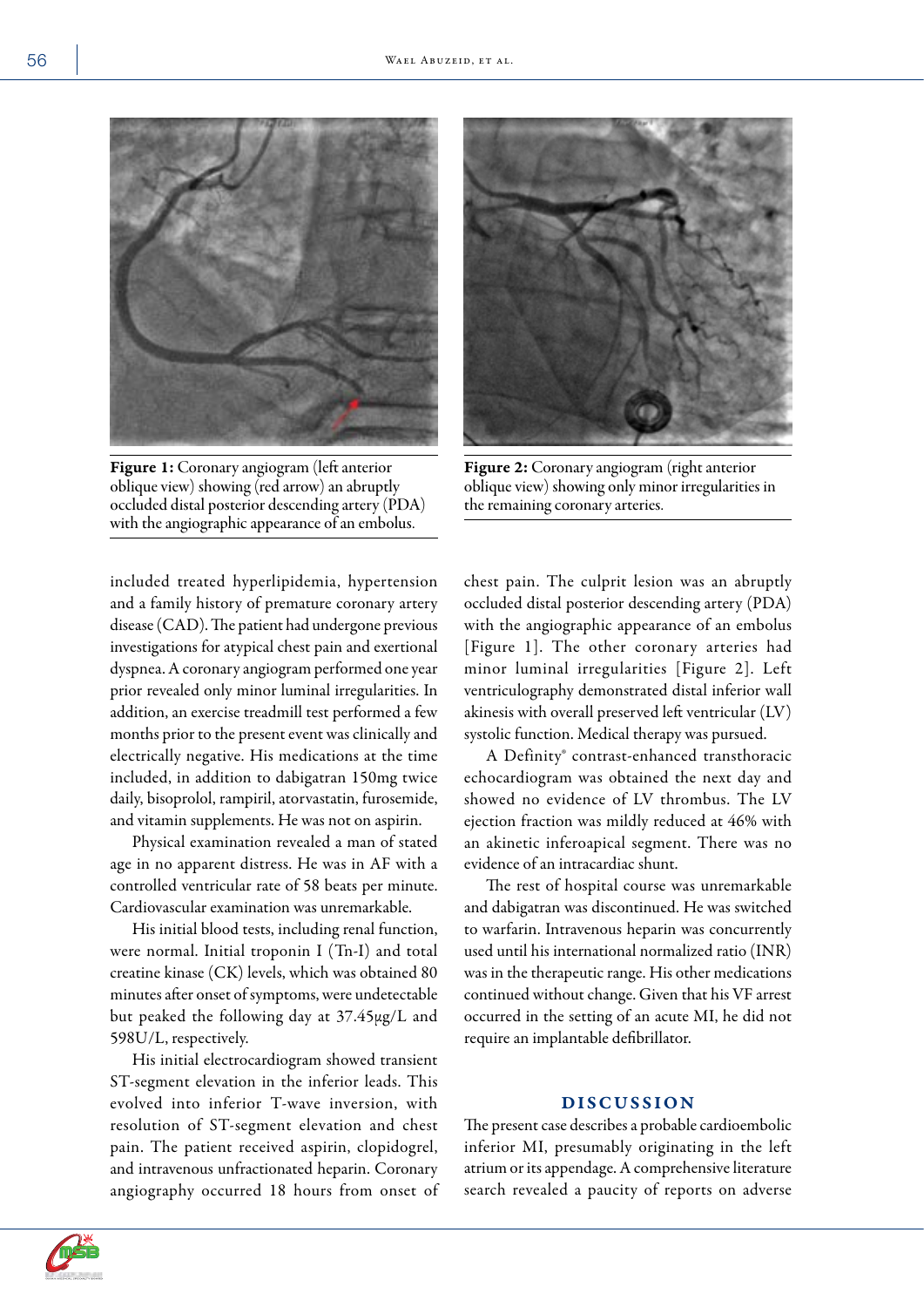effects related to dabigatran. Most emphasis has been on the hemorrhagic complications associated with dabigatran use. One case report describes massive and fatal rectal bleeding a few hours after digital rectal evacuation of a fecaloma in an 84-yearold female with moderate renal dysfunction.10 Dabigatran also rarely causes false elevations of the INR, which has the potential to adversely affect patient care.<sup>11</sup>

The Randomized Evaluation of Long-Term Anticoagulation Therapy (RE-LY) trial showed that dabigatran, at a dose of 150mg twice daily, compared to dose-adjusted warfarin was associated with lower rates of stroke and systemic embolism but similar rates of major bleeding.7 The trial also noted an increase in the rate of MI in patients receiving dabigatran. This was also reported by a recently published meta-analysis of 12 randomized control trials showing dabigatran to be associated with a significant increased risk of MI.<sup>7,12</sup> The mechanisms underlying this observation remain speculative, and previous studies have suggested a protective effect of warfarin against ischemic cardiac events.<sup>8,13</sup> However, a similar signal of increased cardiac events and MI was also observed with another DTI, ximelagatran.14

Several theories could explain why our patient suffered an MI shortly after being switched from warfarin to dabigatran. DTIs target the final step in the coagulation cascade, thereby inhibiting the conversion of fibrinogen to fibrin and subsequent thrombus formation. Since thrombin also activates platelets, DTIs are suggested to have an antiplatelet effect.<sup>15</sup> However, dabigatran has been reported to increase urinary thromboxane excretion in patients not receiving aspirin, suggesting a paradoxical platelet activating effect.<sup>9</sup> In contrast, warfarin inhibits the synthesis of multiple coagulation factors, possibly translating into greater efficacy as a treatment for preventing MI.

It has been suggested that inhibition of more proximal stages of the coagulation cascade might be more effective in inhibiting atherothrombosis.16 This is supported by the results of a large randomized trial of the factor Xa inhibitor rivaroxaban in patients with acute coronary syndrome, which demonstrated a reduction in MI compared to placebo.<sup>17</sup>

Although not directly applicable to our case, drug-drug interaction should always be considered. There are reports of decreased bioavailability of dabigatran by 50–60% when certain medications such as pantoprazole were administered, signaling decreased absorption with lower gastric pH.18 This may also play a role in dabigatran failure.

It is possible our patient suffered a MI due to a decrease in platelet inhibition after being switched from warfarin to dabigatran. This could potentially be mitigated by concurrent aspirin use in a select patient population. One study reported that aspirin 100µM showed 85.3% and 87.8% inhibition against adenosine 5'-diphosphate (ADP) and adrenalineinduced platelet aggregation, respectively.<sup>19</sup>

However, our patient also had several risk factors for ischemic heart disease and we cannot rule out definitively other sources of embolism. It is possible that the increased risk of MI in patients on dabigatran is an associative effect rather than a causative one.

## **CONCLUSION**

Dabigatran is now commonly used for thromboprophylaxis in patients with AF for its advantages over warfarin. The risk of bleeding in the elderly and in patients with impaired renal function has been described previously. To our knowledge, our case is the first report of an acute myocardial infarction in a patient with chronic AF in the context of switching from warfarin to dabigatran. This finding is consistent with the signal of increased MI rates observed in the RE-LY study as explained above. The excess of MIs with dabigatran may be an associative rather than causative effect. A dabigatran induced platelet-activating effect may be mitigated by concomitant aspirin use. Further studies to elucidate the mechanism of increased MI risk with dabigatran and identify the subset of patients who should be preferentially treated with warfarin are needed.

#### *Disclosure*

The authors declared no conflict of interest.

## references

- Stangier J, Clemens A. Pharmacology, pharmacokinetics, and pharmacodynamics of dabigatran etexilate, an oral direct thrombin inhibitor. Clin Appl Thromb Hemost 2009 Sep-Oct;15(Suppl 1):9S-16S.
- 2. EMEA. Pradaxa EPAR. Product information; 2010 March 18. Available at www.ema.europa.edu/docs/en\_ GB/document\_library/EPAR\_Product\_Information/ human/000829/WC500041059.pdf. Accessed 18